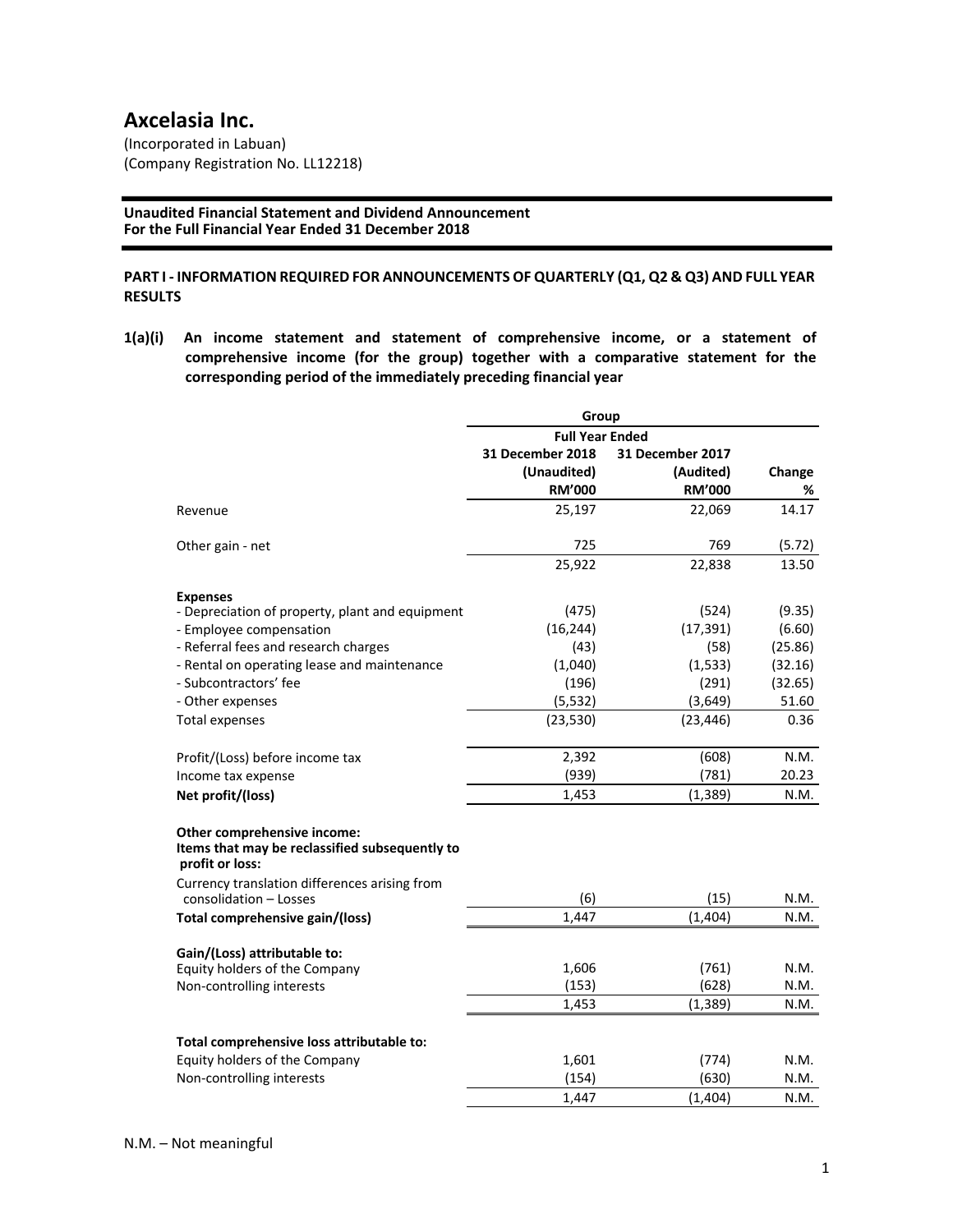# **1(a)(ii) Notes to Consolidated Statement of Comprehensive Income**

|                                                     | <b>Full Year Ended</b>            |               |           |
|-----------------------------------------------------|-----------------------------------|---------------|-----------|
|                                                     | 31 December 2018 31 December 2017 |               |           |
|                                                     | (Unaudited)                       | (Audited)     | Change    |
|                                                     | <b>RM'000</b>                     | <b>RM'000</b> | %         |
| Profit for the financial year                       |                                   |               |           |
| is stated after charging/(crediting) the following: |                                   |               |           |
| Other gain-net                                      |                                   |               |           |
| Fixed deposits interest income                      | (570)                             | (476)         | 19.75     |
| Bank deposits interest income                       | (12)                              | (43)          | (72.09)   |
| Trade receivable written back                       | (15)                              | (94)          | (84.04)   |
| Waiver of debts by non-controlling shareholder      |                                   | (169)         | N.M.      |
| Rental income                                       |                                   | (31)          | N.M.      |
| Adjustment on contingent consideration              | (138)                             |               | N.M.      |
| Realised foreign exchange (gain)/loss, net          | 7                                 | (1)           | N.M.      |
| Unrealised foreign exchange (gain)/loss, net        | 25                                | 70            | 64.29     |
| Loss on disposal of property, plant and equipment   | 13                                | 10            | (30.00)   |
| Property, plant and equipment written off           | 60                                | 2             | (2900.00) |
| Sundry income                                       | (95)                              | (37)          | 156.76    |
|                                                     |                                   |               |           |
| <b>Rental and maintenance</b>                       |                                   |               |           |
| Rental of office and car park                       | 950                               | 1,396         | (31.95)   |
| Rental of car and office equipment                  | 17                                | 24            | (29.17)   |
| Upkeep of office and office equipment               | 68                                | 94            | (27.66)   |
| Website maintenance                                 | 5                                 | 19            | (73.68)   |
|                                                     |                                   |               |           |
| <b>Other expenses</b>                               |                                   |               |           |
| Travelling                                          | 210                               | 275           | (23.64)   |
| Insurance                                           | 193                               | 146           | 32,19     |
| Seminar and training                                | 114                               | 103           | 10.68     |
| Audit fee                                           | 228                               | 200           | 14.00     |
| Trade receivables written off                       | 8                                 | 19            | (57.89)   |
| Allowance for impairment of trade receivables       | 99                                |               | N.M.      |
| Direct expenses                                     | 2,634                             | 751           | 250.73    |
| Professional fees (Internal audit, sponsorship,     |                                   |               |           |
| investor relations, secretarial, legal and other    |                                   |               |           |
| professional fee)                                   | 420                               | 617           | (31.93)   |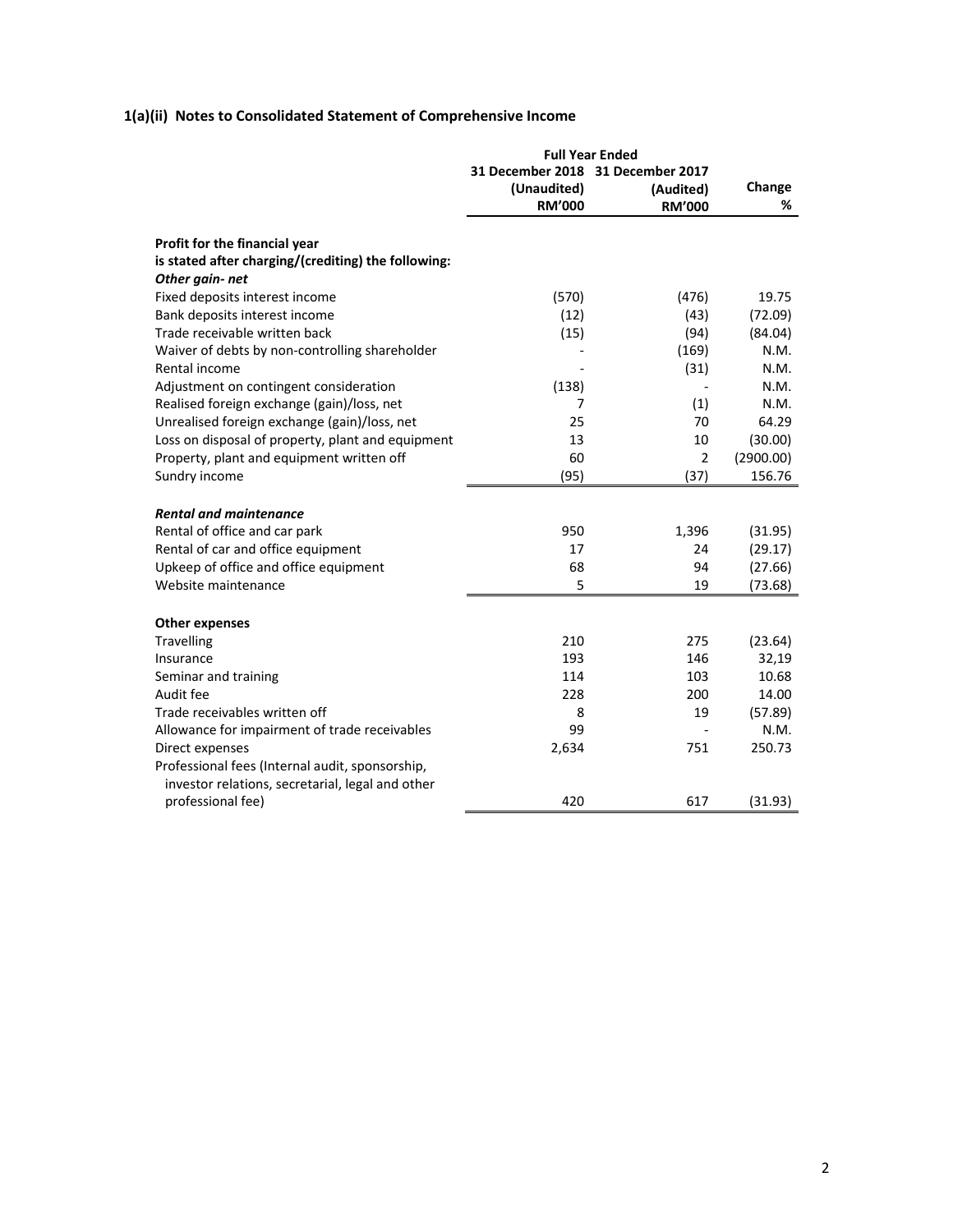**1(b)(i) A statement of financial position (for the issuer and group), together with a comparative statement as at the end of the immediately preceding financial year**

|                                                                                                                | Group                        |                            | Company                      |                            |  |
|----------------------------------------------------------------------------------------------------------------|------------------------------|----------------------------|------------------------------|----------------------------|--|
|                                                                                                                | 31 December<br>2018          | 31 December<br>2017        | 31 December<br>2018          | 31 December<br>2017        |  |
|                                                                                                                | (Unaudited)<br><b>RM'000</b> | (Audited)<br><b>RM'000</b> | (Unaudited)<br><b>RM'000</b> | (Audited)<br><b>RM'000</b> |  |
| <b>ASSETS</b>                                                                                                  |                              |                            |                              |                            |  |
| <b>Current assets</b><br>Trade and other receivables                                                           |                              |                            | 420                          |                            |  |
| Income tax recoverable                                                                                         | 10,512<br>569                | 7,271<br>633               |                              | 275                        |  |
| Cash and cash equivalents                                                                                      | 23,323                       | 22,927                     | 11,527                       | 13,797                     |  |
|                                                                                                                | 34,404                       | 30,831                     | 11,947                       | 14,072                     |  |
| <b>Non-Current assets</b>                                                                                      |                              |                            |                              |                            |  |
| Property, plant and equipment                                                                                  | 1,048                        | 1,347                      | 145                          | 216                        |  |
| Goodwill                                                                                                       | 2,130                        | 2,130                      |                              |                            |  |
| Investments in subsidiary corporations                                                                         |                              |                            | 8,815                        | 10,264                     |  |
|                                                                                                                | 3,178                        | 3,477                      | 8,960                        | 10,480                     |  |
| <b>Total assets</b>                                                                                            | 37,582                       | 34,308                     | 20,907                       | 24,552                     |  |
| <b>LIABILITIES</b><br><b>Current liabilities</b><br>Trade and other payables<br><b>Current tax liabilities</b> | 5,846<br>138                 | 3,872<br>273               | 424                          | 228                        |  |
|                                                                                                                | 5,984                        | 4,145                      | 424                          | 228                        |  |
| <b>Non-current liabilities</b>                                                                                 |                              |                            |                              |                            |  |
| Deferred tax liabilities                                                                                       |                              | 12                         |                              |                            |  |
| <b>Total liabilities</b>                                                                                       | 5,984                        | 4,157                      | 424                          | 228                        |  |
| <b>NET ASSETS</b>                                                                                              | 31,598                       | 30,151                     | 20,483                       | 24,324                     |  |
| <b>EQUITY</b><br>Capital and reserves attributable to equity<br>holders of the Company                         |                              |                            |                              |                            |  |
| Share capital                                                                                                  | 27,818                       | 27,818                     | 27,818                       | 27,818                     |  |
| Merger reserve                                                                                                 | (2,692)                      | (2,692)                    |                              |                            |  |
| Other reserve                                                                                                  | 42                           | 46                         |                              |                            |  |
| Retained profits/ (accumulated losses)                                                                         | 6,459                        | 4,853                      | (7, 335)                     | (3, 494)                   |  |
|                                                                                                                | 31,627                       | 30,025                     | 20,483                       | 24,324                     |  |
| <b>Non-controlling interests</b>                                                                               | (29)                         | 126                        |                              |                            |  |
| <b>TOTAL EQUITY</b>                                                                                            | 31,598                       | 30,151                     | 20,483                       | 24,324                     |  |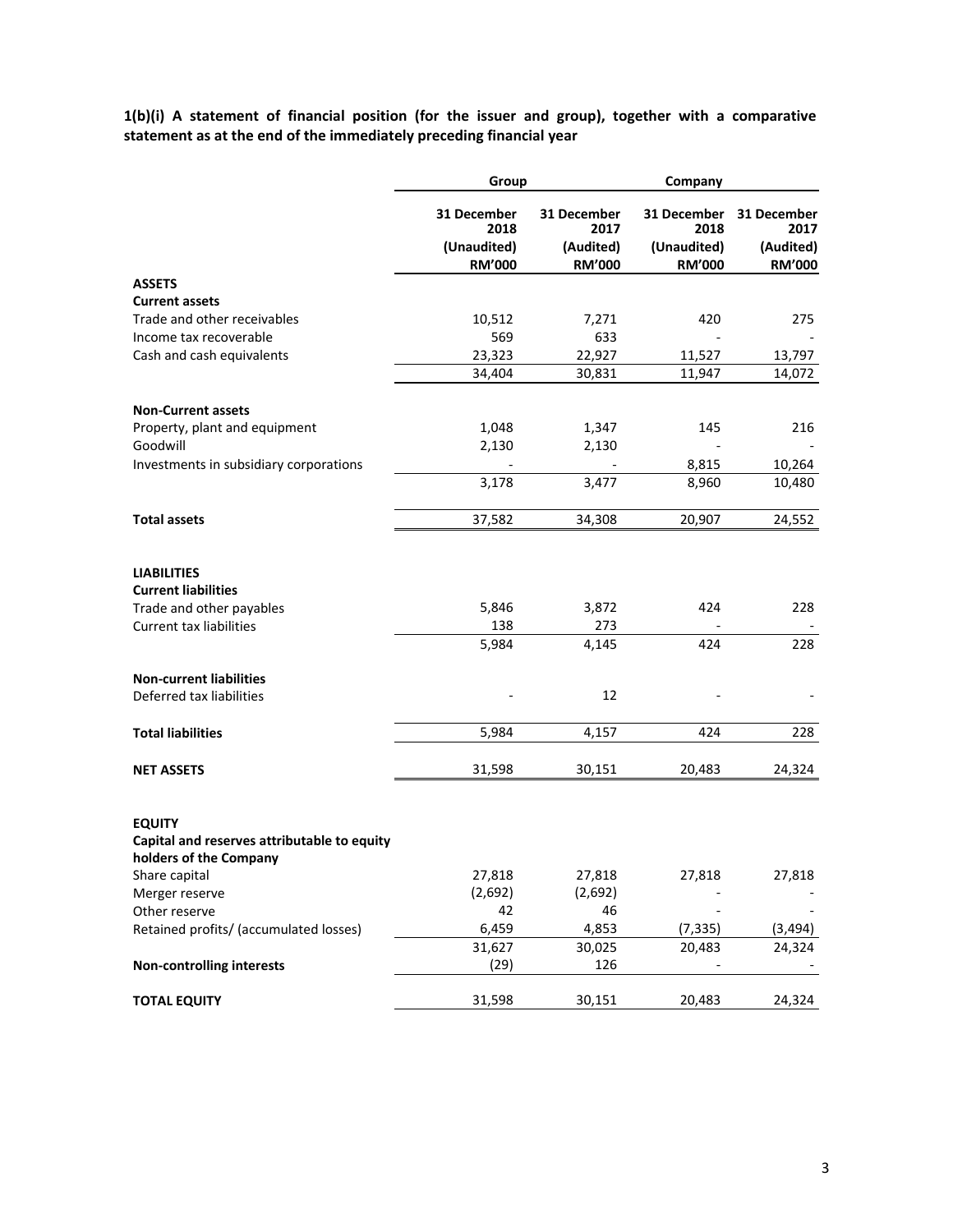# **1(b)(ii) Aggregate amount of group's borrowings and debt securities**

# **Amount repayable in one year or less, or on demand**

|                          | As at 31 December 2018<br>(Unaudited) | As at 31 December 2017<br>(Audited) |                          |
|--------------------------|---------------------------------------|-------------------------------------|--------------------------|
| Secured                  | Unsecured                             | Secured                             | Unsecured                |
| RM'000                   | RM'000                                | RM'000                              | RM'000                   |
| $\overline{\phantom{0}}$ | $\overline{\phantom{0}}$              | $\overline{\phantom{0}}$            | $\overline{\phantom{0}}$ |

### **Amount repayable after one year**

|         | As at 31 December 2018<br>(Unaudited) | As at 31 December 2017<br>(Audited) |                                    |
|---------|---------------------------------------|-------------------------------------|------------------------------------|
| Secured | Unsecured                             | Secured                             | Unsecured                          |
| RM'000  | RM'000<br>$\overline{\phantom{0}}$    | RM'000<br>$\overline{\phantom{0}}$  | RM'000<br>$\overline{\phantom{0}}$ |

### **Details of any collateral**

Not applicable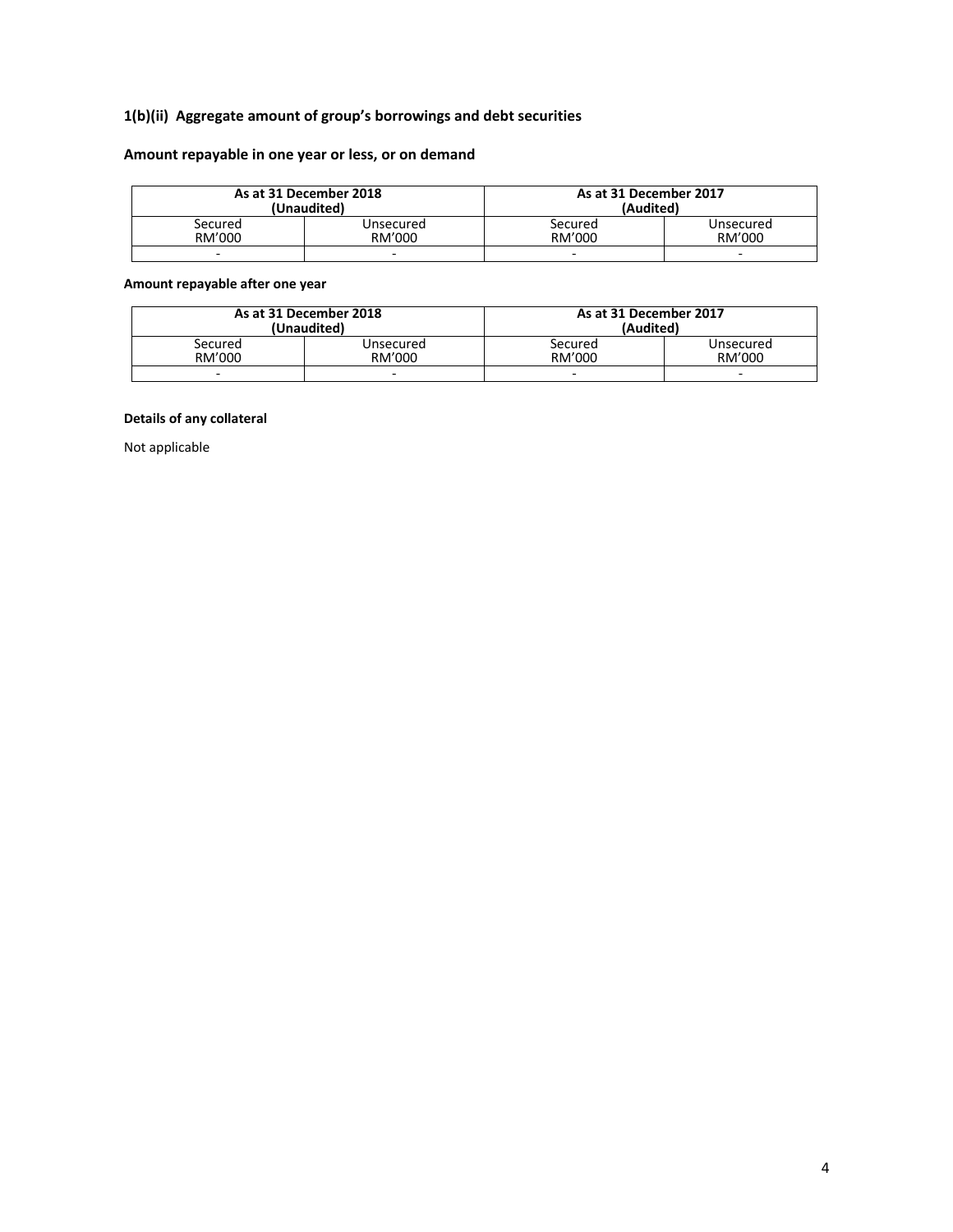**1(c) A statement of cash flows (for the group), together with a comparative statement for the corresponding period of the immediately preceding financial year.**

# **Consolidated Statement of Cash Flows**

|                                                     | <b>Full Year Ended</b>          |                               |  |
|-----------------------------------------------------|---------------------------------|-------------------------------|--|
|                                                     | 31 December 2018<br>(Unaudited) | 31 December 2017<br>(Audited) |  |
|                                                     | <b>RM'000</b>                   | <b>RM'000</b>                 |  |
| <b>Cash flows from Operating activities</b>         |                                 |                               |  |
| Net profit/(loss)                                   | 1,453                           | (1,389)                       |  |
| Adjustments for:                                    |                                 |                               |  |
| Income tax expense                                  | 939                             | 781                           |  |
| Depreciation of property, plant and equipment       | 475                             | 524                           |  |
| Interest income                                     | (582)                           | (519)                         |  |
| Property, plant and equipment written off           | 60                              | $\mathcal{P}$                 |  |
| Loss on disposal of property, plant and equipment   | 13                              | 10                            |  |
| Provision for repayment of government grant         |                                 | 15                            |  |
| Allowance for impairment of trade receivables       | 99                              |                               |  |
| Unrealised currency translation difference          | 14                              | 37                            |  |
| Operating cash flows before working capital changes | 2,471                           | (539)                         |  |
|                                                     |                                 |                               |  |

#### **Changes in working capital**

| Net cash used in operating activities    | (741)   | (1,242)  |
|------------------------------------------|---------|----------|
|                                          |         |          |
| Income tax (paid)/refund                 | (979)   | 48       |
| Interest received                        |         | 80       |
| Cash generated from/(used) in operations | 238     | (1, 370) |
| Trade and other payables                 | 1,314   | 227      |
| Trade and other receivables              | (3,547) | (1,058)  |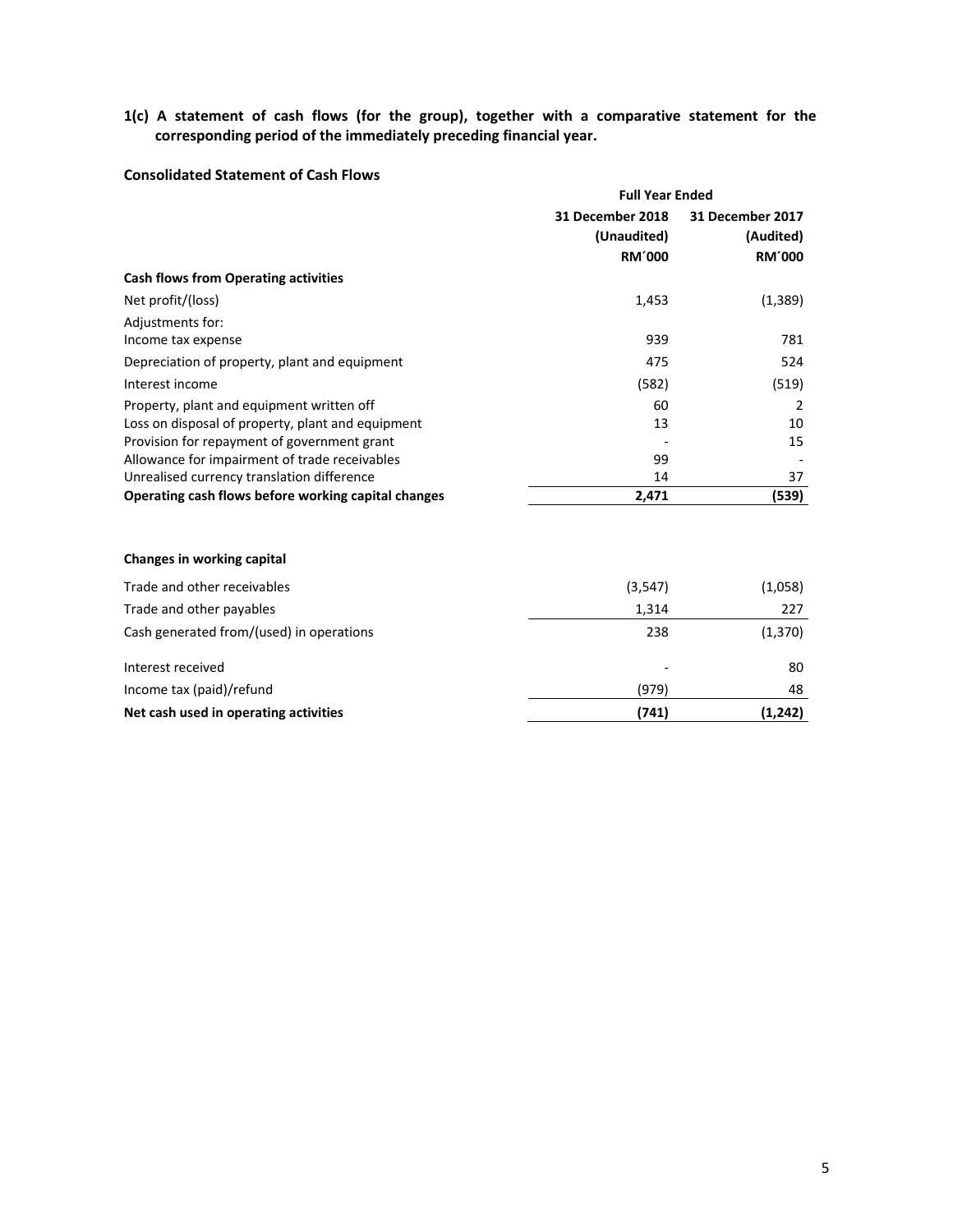|                                                                       | <b>Full Year Ended</b> |                  |  |
|-----------------------------------------------------------------------|------------------------|------------------|--|
|                                                                       | 31 December 2018       | 31 December 2017 |  |
|                                                                       | (Unaudited)            | (Audited)        |  |
|                                                                       | <b>RM'000</b>          | <b>RM'000</b>    |  |
| Cash flows from investing activities                                  |                        |                  |  |
| Acquisition of subsidiary corporation, net of cash                    |                        | (2, 350)         |  |
| Acquisition of additional equity interest in subsidiary corporation   |                        | (177)            |  |
| Additions to property, plant and equipment                            | (300)                  | (260)            |  |
| Disposal of property, plant and equipment                             | 44                     | 28               |  |
| Interest received                                                     | 582                    | 519              |  |
| Net cash generated from/(used) in investing activities                | 326                    | (2, 240)         |  |
| Cash flows from financing activities                                  |                        |                  |  |
| Acquisition of subsidiary corporation by non-controlling<br>interests |                        | 397              |  |
| Advances from a director of a subsidiary corporation                  | 74                     |                  |  |
| Bank deposit pledged                                                  | 45                     |                  |  |
| Net cash generated from financing activities                          | 119                    | 397              |  |
| Net decrease in cash and cash equivalents                             | (296)                  | (3,085)          |  |
| Cash and cash equivalents                                             |                        |                  |  |
| Beginning of financial year                                           | 22,158                 | 25,283           |  |
| Effects of currency translation on cash and cash equivalents          | (14)                   | (40)             |  |
| End of financial year                                                 | 21,848                 | 22,158           |  |
| Cash and bank balances                                                | 23,323                 | 22,927           |  |
| Bank deposits pledged                                                 |                        | $(45)^{(1)}$     |  |
| <b>Bank balances restricted</b>                                       | (1, 475)               | $(724)^{(2)}$    |  |
| Cash and cash equivalents per consolidated statement of cash flows    | 21,848                 | 22,158           |  |

Notes:‐

- (1) Bank deposits are pledged as security for a bank guarantee.
- (2) Bank balances are restricted in use as these were kept by a subsidiary corporation on behalf of one of its clients for the purpose of making repayment to the client's claimant.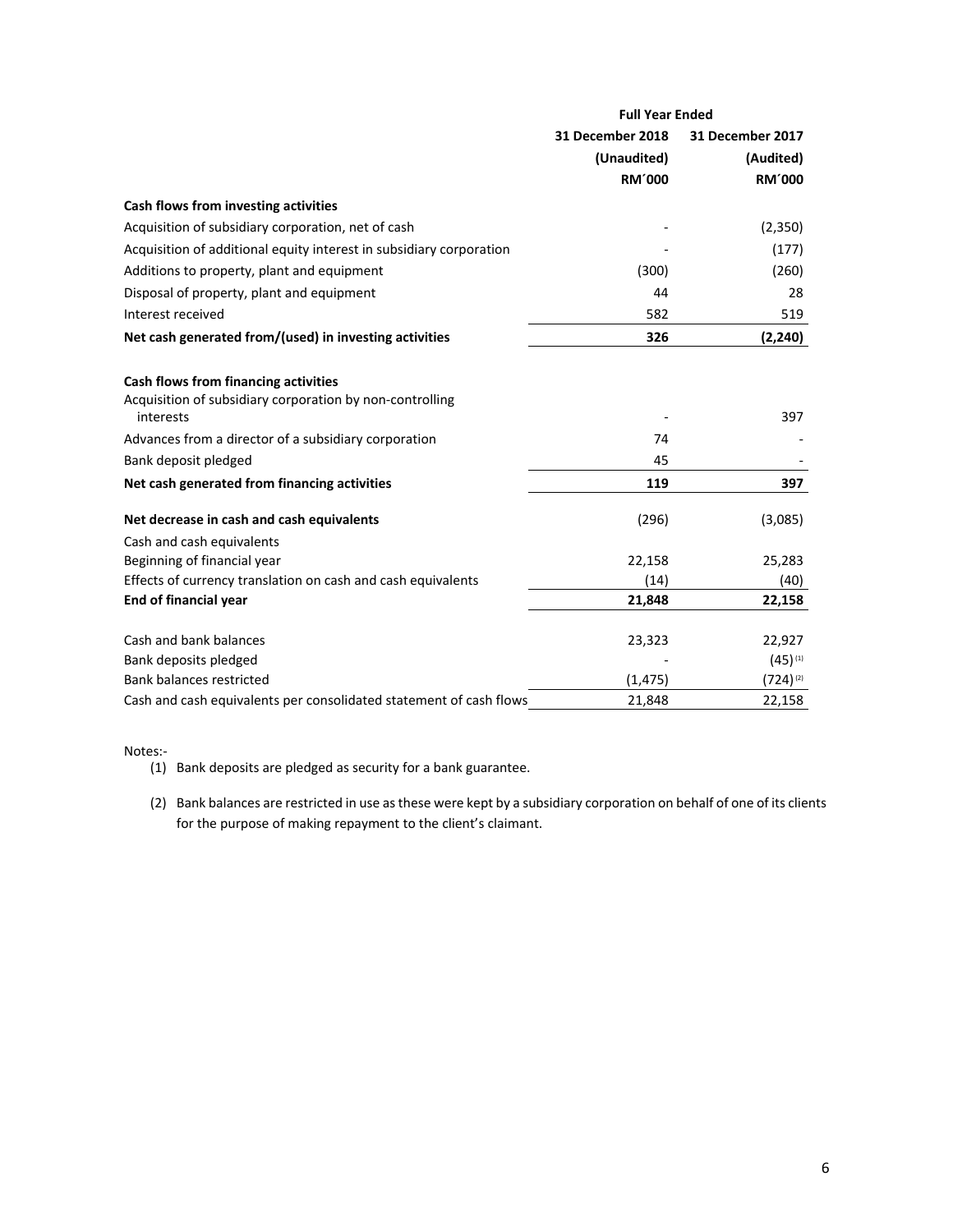**1(d)(i) A statement (for the issuer and group) showing either (i) all changes in equity or (ii) changes in equity other than those arising from capitalisation issues and distributions to shareholders, together with a comparative statement for the corresponding period of the immediately preceding financial year** 

#### **Group**

| (Unaudited)                              | <b>Share</b><br>capital<br><b>RM'000</b> | <b>Merger</b><br>reserve<br><b>RM'000</b> | Other<br>reserve<br><b>RM'000</b> | <b>Retained</b><br>profits<br><b>RM'000</b> | Non-<br>controlling<br><b>interests</b><br><b>RM'000</b> | <b>Total</b><br>equity<br><b>RM'000</b> |
|------------------------------------------|------------------------------------------|-------------------------------------------|-----------------------------------|---------------------------------------------|----------------------------------------------------------|-----------------------------------------|
| Balance as at                            |                                          |                                           |                                   |                                             |                                                          |                                         |
| 1 January 2018                           | 27,818                                   | (2,692)                                   | 46                                | 4,853                                       | 126                                                      | 30,151                                  |
| Total comprehensive loss<br>for the year |                                          |                                           | (4)                               | 1,606                                       | (155)                                                    | 1,447                                   |
| Balance as at                            |                                          |                                           |                                   |                                             |                                                          |                                         |
| 31 December 2018                         | 27,818                                   | (2,692)                                   | 42                                | 6,459                                       | (29)                                                     | 31,598                                  |
| (Audited)                                |                                          |                                           |                                   |                                             |                                                          |                                         |
| Balance as at                            |                                          |                                           |                                   |                                             |                                                          |                                         |
| 1 January 2017                           | 27,818                                   | (2,692)                                   | 52                                | 5,776                                       | 380                                                      | 31,334                                  |
| Total comprehensive loss                 |                                          |                                           |                                   |                                             |                                                          |                                         |
| for the year                             |                                          |                                           | (12)                              | (761)                                       | (631)                                                    | (1,404)                                 |
| Acquisition of subsidiary corporation    |                                          |                                           |                                   |                                             | 397                                                      | 397                                     |
| Acquisition of additional equity         |                                          |                                           |                                   |                                             |                                                          |                                         |
| interest in subsidiary corporation       |                                          | $\qquad \qquad \blacksquare$              | 6                                 | (162)                                       | (20)                                                     | (176)                                   |
| Balance as at                            |                                          |                                           |                                   |                                             |                                                          |                                         |
| 31 December 2017                         | 27,818                                   | (2,692)                                   | 46                                | 4,853                                       | 126                                                      | 30,151                                  |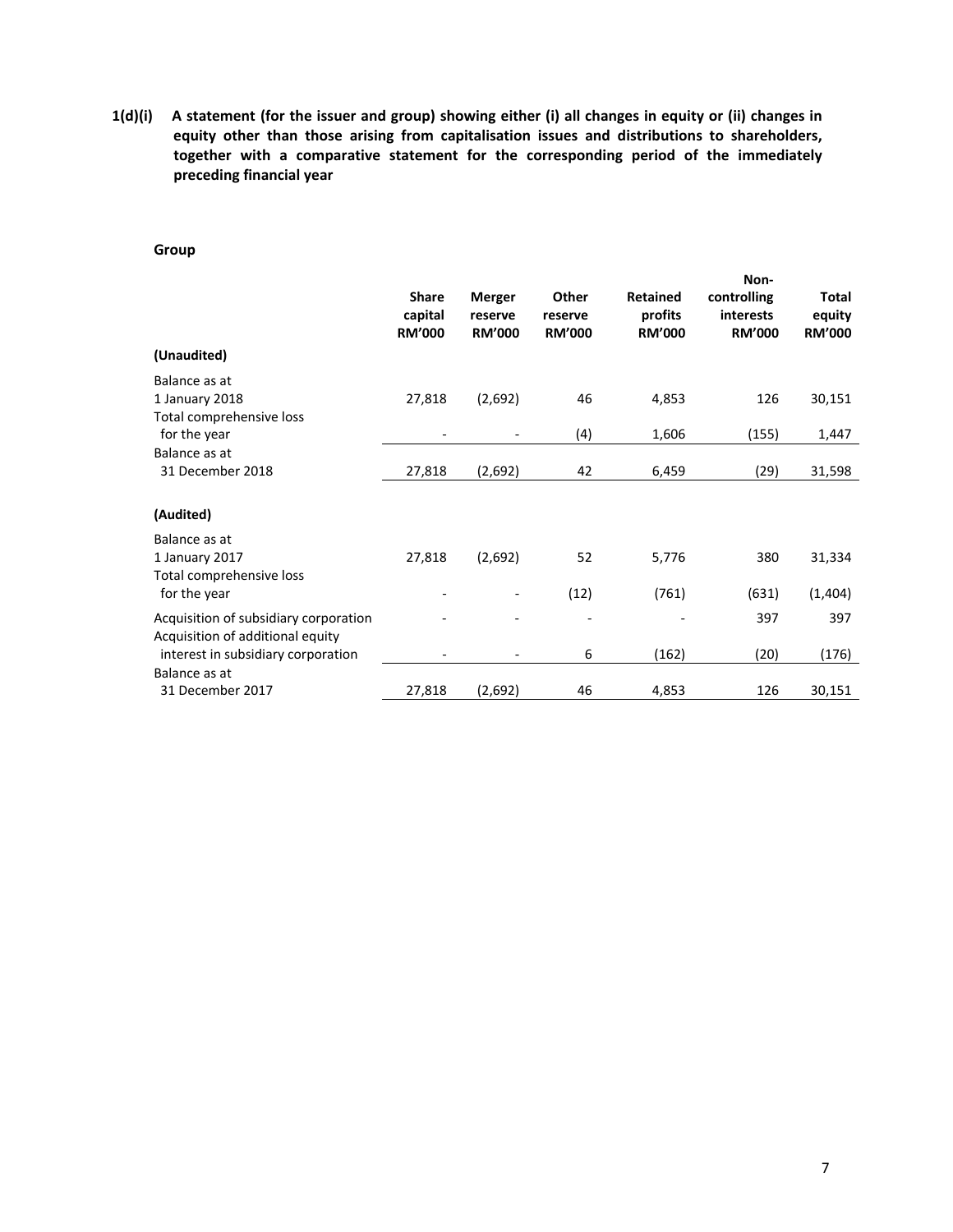# **Company**

| (Unaudited)                           | <b>Share</b><br>capital<br><b>RM'000</b> | <b>Retained</b><br>profits/<br>(Accumulated<br>losses)<br><b>RM'000</b> | <b>Total</b><br>equity<br><b>RM'000</b> |
|---------------------------------------|------------------------------------------|-------------------------------------------------------------------------|-----------------------------------------|
| Balance as at 1 January 2018          | 27,818                                   | (3, 494)                                                                | 24,324                                  |
| Total comprehensive loss for the year |                                          | (3,841)                                                                 | (3,841)                                 |
| Balance as at 31 December 2018        | 27,818                                   | (7, 335)                                                                | 20,483                                  |
| (Audited)                             |                                          |                                                                         |                                         |
| Balance as at 1 January 2017          | 27,818                                   | (745)                                                                   | 27,073                                  |
| Total comprehensive loss for the year |                                          | (2,749)                                                                 | (2,749)                                 |
| Balance as at 31 December 2017        | 27,818                                   | (3, 494)                                                                | 24,324                                  |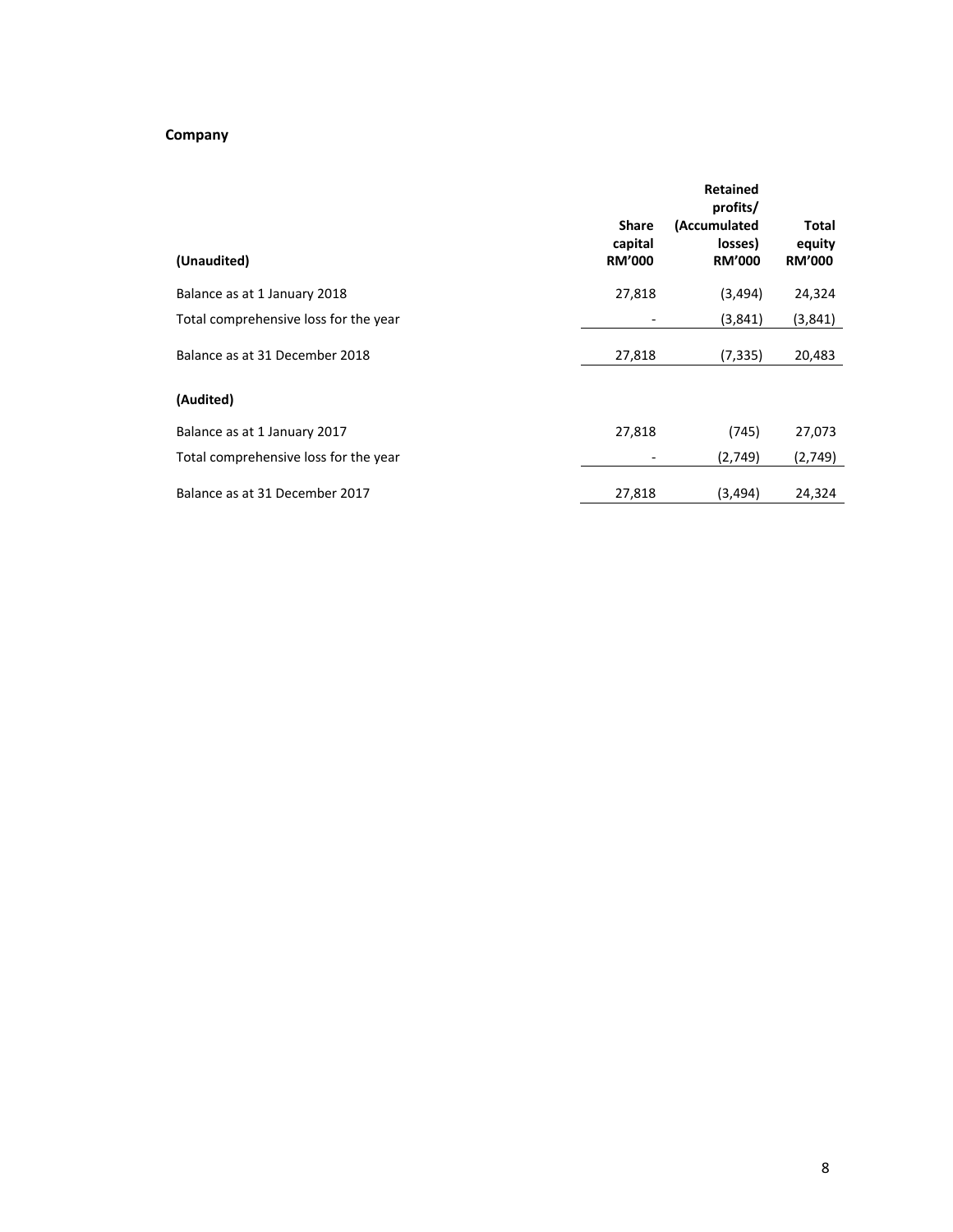**1(d)(ii) Details of any changes in the company's share capital arising from rights issue, bonus issue, share buy‐backs, exercise of share options or warrants, conversion of other issues of equity securities, issue of shares for cash or as consideration for acquisition or for any other purpose since the end of the previous period reported on. State the number of shares that may be issued on conversion of all the outstanding convertibles, if any, against the total number of issued shares excluding treasury shares and subsidiary holdings of the issuer, as at the end of the current financial period reported on and as at the end of the corresponding period of the immediately preceding financial year. State also the number of shares held as treasury shares and subsidiary holdings held against the total number of shares outstanding in a class that is listed as at the end of the current financial period reported on and as at the end of the corresponding period of the immediately preceding financial year.**

#### **Shares Capital – Ordinary Shares**

|                                       | Number of issued shares | Issued and paid-up<br>share capital (RM) |
|---------------------------------------|-------------------------|------------------------------------------|
| Balance as at 30 June 2018            | 160.320.000             | 27.817.984                               |
| <b>Balance as at 31 December 2018</b> | 160,320,000             | 27,817,984                               |

The Company did not have any treasury shares, subsidiary holdings or convertible instruments as at 31 December 2017 and 31 December 2018.

### **1(d)(iii) To show the total number of issued shares excluding treasury shares as at the end of the current financial period and as at the end of the immediately preceding year**

|                               | As at 31 December 2018 | As at 31 December 2017 |
|-------------------------------|------------------------|------------------------|
| Total number of issued shares | 160,320,000            | 160,320,000            |

The Company did not have any treasury shares as at 31 December 2018 and 31 December 2017.

**1(d)(iv) A statement showing all sales, transfers, cancellation and/or use of treasury shares as at the end of the current financial period reported on.**

Not applicable. The Company did not have any treasury shares during, and at the end of, the financial period reported on.

**1(d)(v) A statement showing all sales, transfers, cancellation and/or use of subsidiary holdings as at the end of the current financial period reported on** 

Not applicable. The Company did not have any subsidiary holdings during, and as at the end of, the financial period reported on.

**2. Whether the figures have been audited or reviewed, and in accordance with which auditing standard or practice** 

The figures have not been audited or reviewed by the Company's auditors.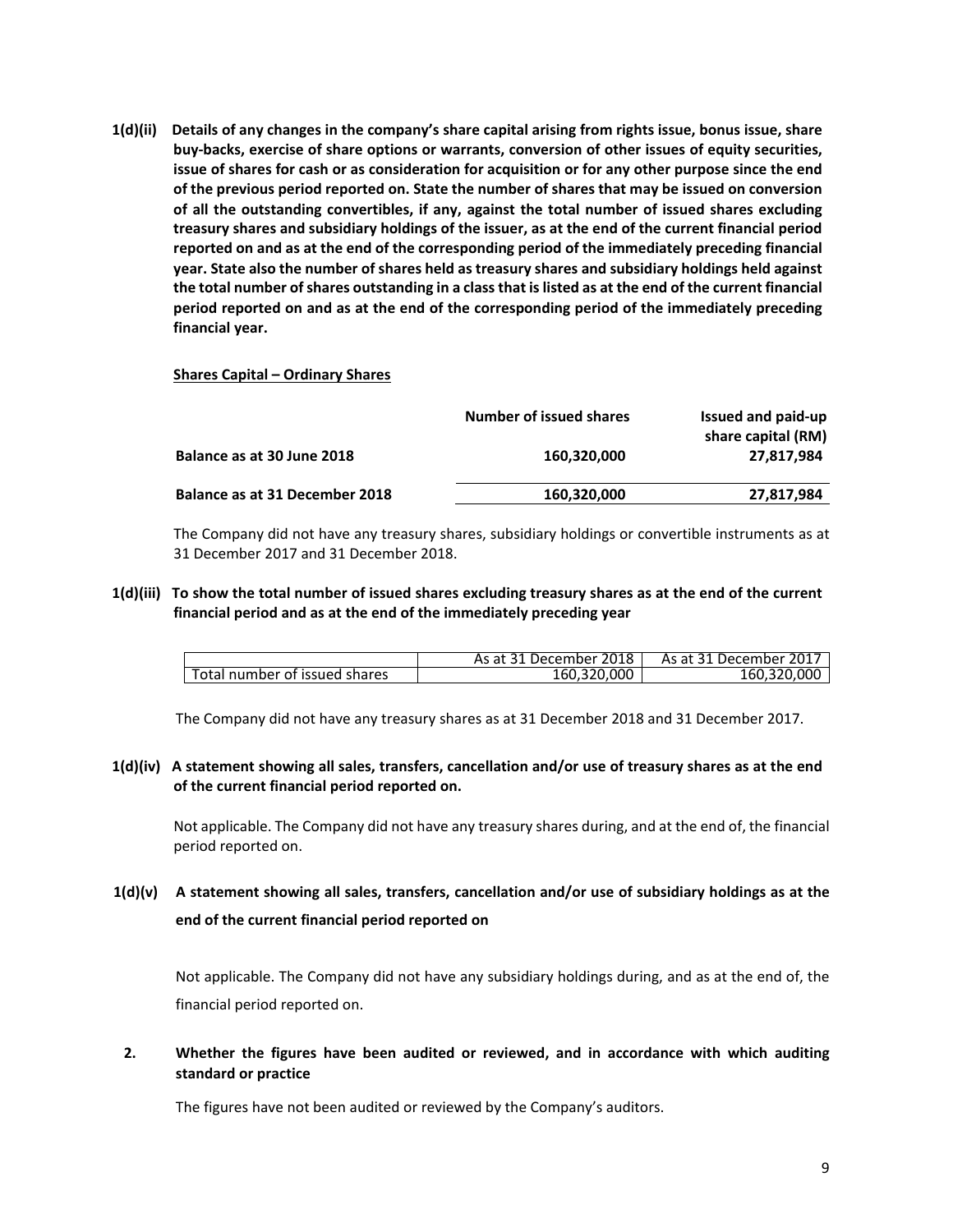## **3. Where the figures have been audited or reviewed, the auditors' report (including any qualifications or emphasis of a matter)**

Not applicable. The figures have not been audited or reviewed by the Company's auditors.

## **4. Whether the same accounting policies and methods of computation as in the issuer's most recently audited annual financial statements have been applied**

Except as disclosed in paragraph 5 below, the accounting policies and methods of computation adopted in the financial statements for the reporting period are consistent with those disclosed in the most recently audited combined financial statements for the financial year ended 31 December 2017.

# **5. If there are any changes in the accounting policies and methods of computation, including any required by an accounting standard, what has changed, as well as the reasons for, and the effect of, the change**

 The Group has adopted all the applicable new and revised Singapore Financial Reporting Standards ("SFRS") and Interpretations of Financial Reporting Standards ("INT FRS") that are mandatory for the accounting periods beginning on or after 1 January 2018. The adoption of these new and revised SFRS and INT FRS did not result in any substantial change to the Group's and the Company's accounting policies and has no significant impact on the financial statements for the current financial reporting period.

#### **6. Earnings per ordinary share of the group for the current period reported on and the corresponding period of the immediately preceding financial year, after deducting any provision for preference dividends**

|                                                                         | Group                  |                  |  |  |
|-------------------------------------------------------------------------|------------------------|------------------|--|--|
|                                                                         | <b>Full Year Ended</b> |                  |  |  |
| Loss per share ("LPS")                                                  | 31 December 2018       | 31 December 2017 |  |  |
|                                                                         | (Unaudited)            | (Audited)        |  |  |
| Profit/(Loss) attributable to the equity holders<br>of the Company (RM) | 1,606,243              | (761, 312)       |  |  |
| Weighted average number of ordinary shares<br>in issue                  | 160,320,000            | 160,320,000      |  |  |
| Basic EPS/(LPS) (RM cents per share)                                    | 1.00                   | (0.47)           |  |  |
| Fully diluted EPS/(LPS) (RM cents per share) <sup>(2)</sup>             | 1.00                   | (0.47            |  |  |

Note:‐

(1) The basic and fully diluted earnings per share were the same as there were no dilutive ordinary shares in issue as at 31 December 2018 and 31 December 2017.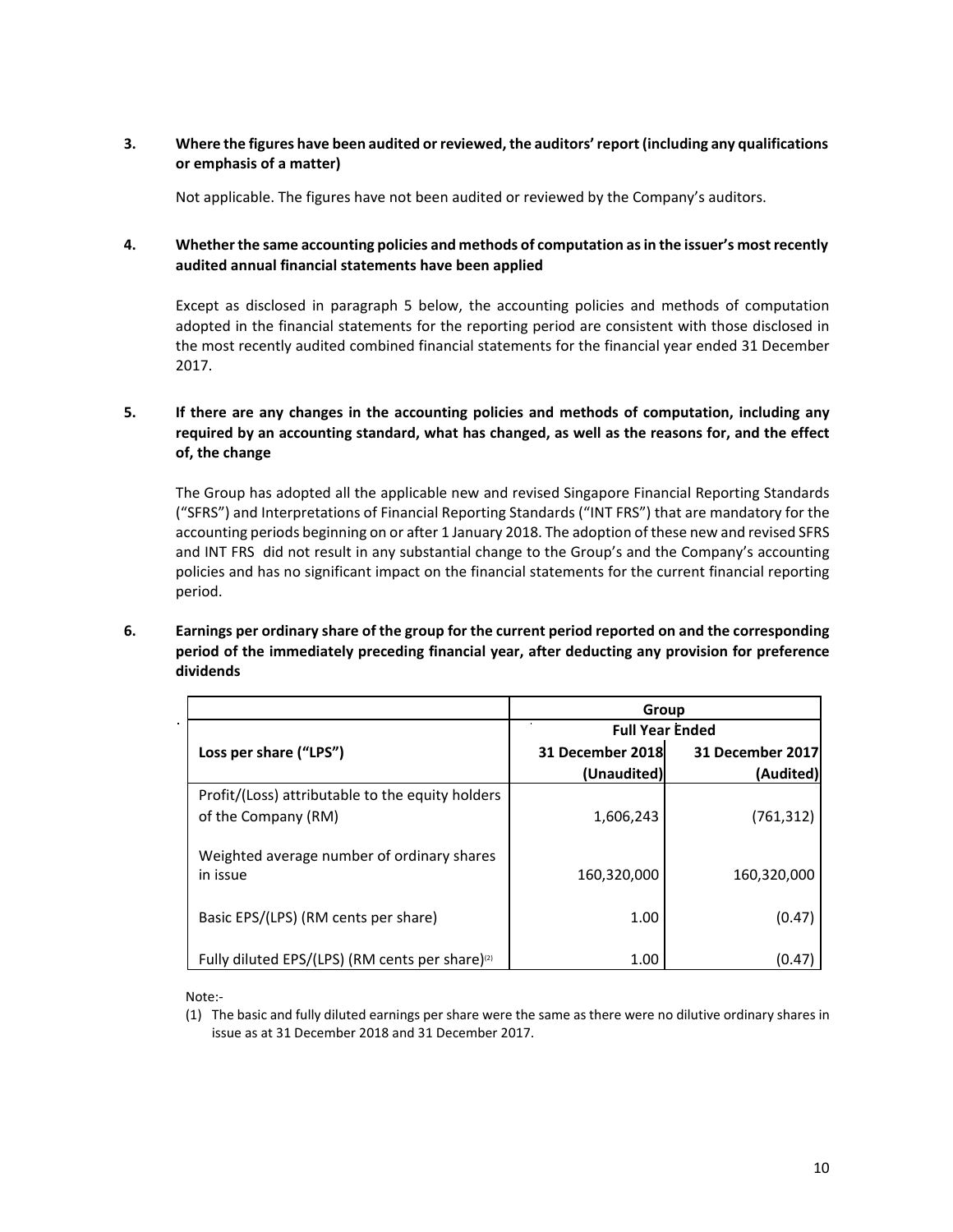- **7. Net asset value (for the issuer and group) per ordinary share based on the total number of issued shares excluding treasury shares of the issuer at the end of the** 
	- **(a) Current period reported on; and**
	- **(b) Immediately preceding financial year**

|                                    |             | Group       | Company     |                                     |  |
|------------------------------------|-------------|-------------|-------------|-------------------------------------|--|
|                                    | 31 December |             |             | 31 December 31 December 31 December |  |
| Net asset value ("NAV")            | 2018        | 2017        | 2018        | 2017                                |  |
|                                    | (Unaudited) | (Audited)   | (Unaudited) | (Audited)                           |  |
| NAV (RM)                           | 31,597,530  | 30,150,476  | 20,482,848  | 24.324.047                          |  |
| Number of ordinary shares in issue | 160,320,000 | 160,320,000 | 160,320,000 | 160.320.000                         |  |
| NAV per ordinary share (RM cents)  | 19.71       | 18.81       | 12.78       | 15.17                               |  |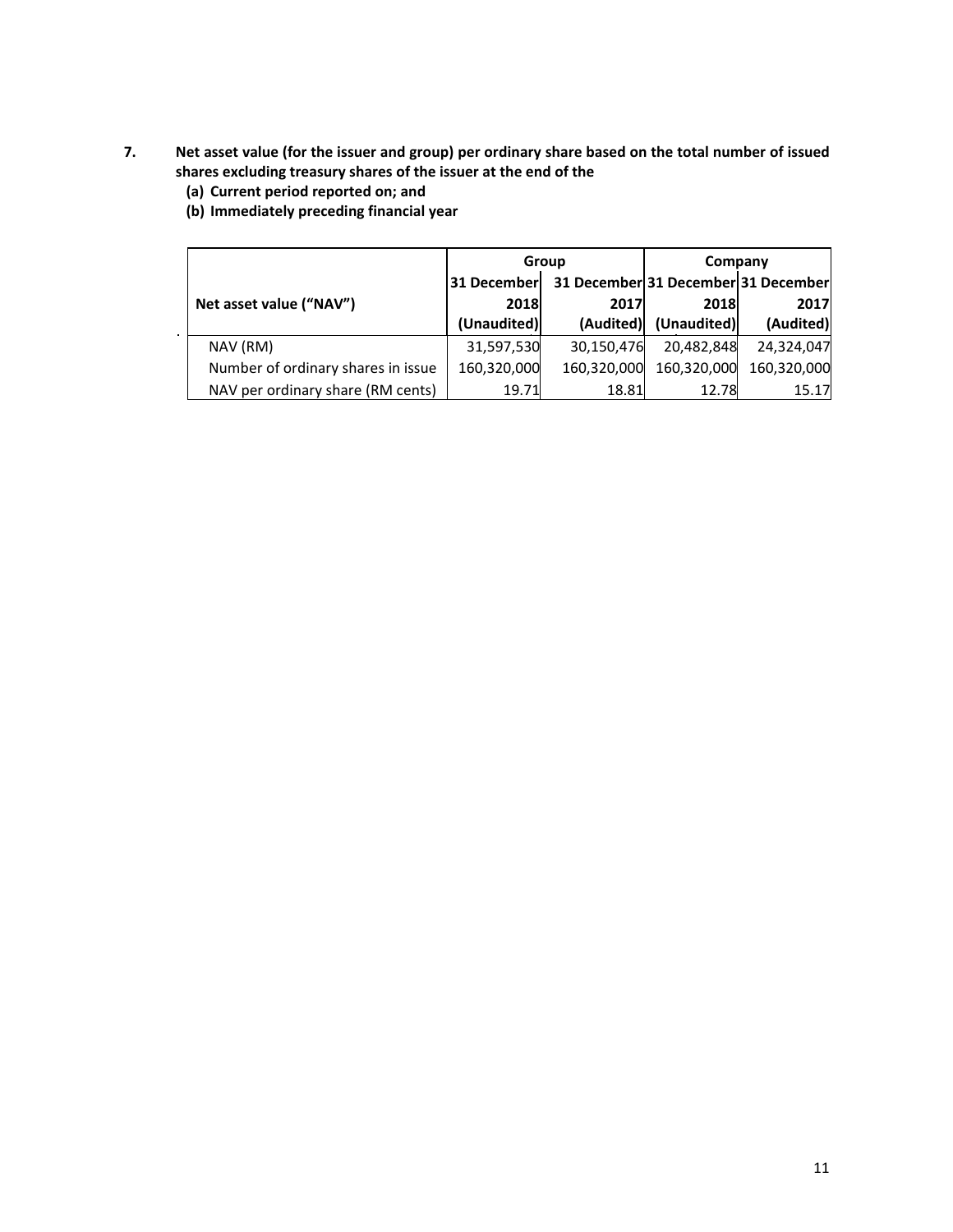- **8. A review of the performance of the group, to the extent necessary for a reasonable understanding of the group's business. The review must discuss:‐** 
	- **(a) any significant factors that affected the turnover, costs, and earnings of the group for the current financial period reported on, including (where applicable) seasonal or cyclical factors; and**
	- **(b) any material factors that affected the cash flow, working capital, assets or liabilities of the group during the current financial period reported on**

*Review for the performance of the Group for the financial year ended 31 December 2018 ("FY2018") as compared to the financial year ended 31 December 2017 ("FY2017").* 

#### **CONSOLIDATED STATEMENT OF COMPREHENSIVE INCOME**

#### Revenue

The Group's revenue breakdown for each business segment was as follows:

|                              | <b>FY2018</b> | <b>FY2017</b> | % Change |
|------------------------------|---------------|---------------|----------|
|                              | (RM million)  | (RM million)  |          |
| <b>Tax Advisory</b>          | 8.6           | 8.4           | 2.38     |
| <b>Business Consultancy</b>  | 9.7           | 9.8           | (1.02)   |
| Enterprise Management System |               |               |          |
| ("EMS") Application          | 0.9           | 0.4           | 125      |
| <b>Business Support</b>      | 6.0           | 3.5           | 71.43    |
| Total                        | 25.2          | 22.1          | 14.03    |

Revenue for the Group increased by RM3.1 million for FY2018 mainly due to better performance in the tax advisory, EMS and business support services divisions. The improved business was mainly attributable to more marketing initiatives undertaken by the Group.

Other gains decreased by RM0.04 million mainly due to the waiver of debts in FY2017 of RM0.17 million which was not recurring in FY2018, and partially offset by adjustment on contingent consideration of RM0.14 million arising from acquisition of Audex Governance Sdn Bhd ("**Audex**").

Employee compensation decreased by RM1.1 million mainly due to a decrease in staff costs arising from the temporary cessation of business operations in Axcelasia Vietnam Co, Ltd ("**Axcelasia Vietnam**") in 2H 2017.

Rental on operating lease and maintenance expenses decreased by RM0.5 million mainly due to termination of tenancy of office premise for Audex, Axcelasia Vietnam and Axcelasia Laos.

Subcontractors' fee decreased by RM0.1 million due to lesser services required from third party subcontractors for assignments in FY2018.

Other expenses increased by RM1.9 million mainly due to an increase in respect of a business support project.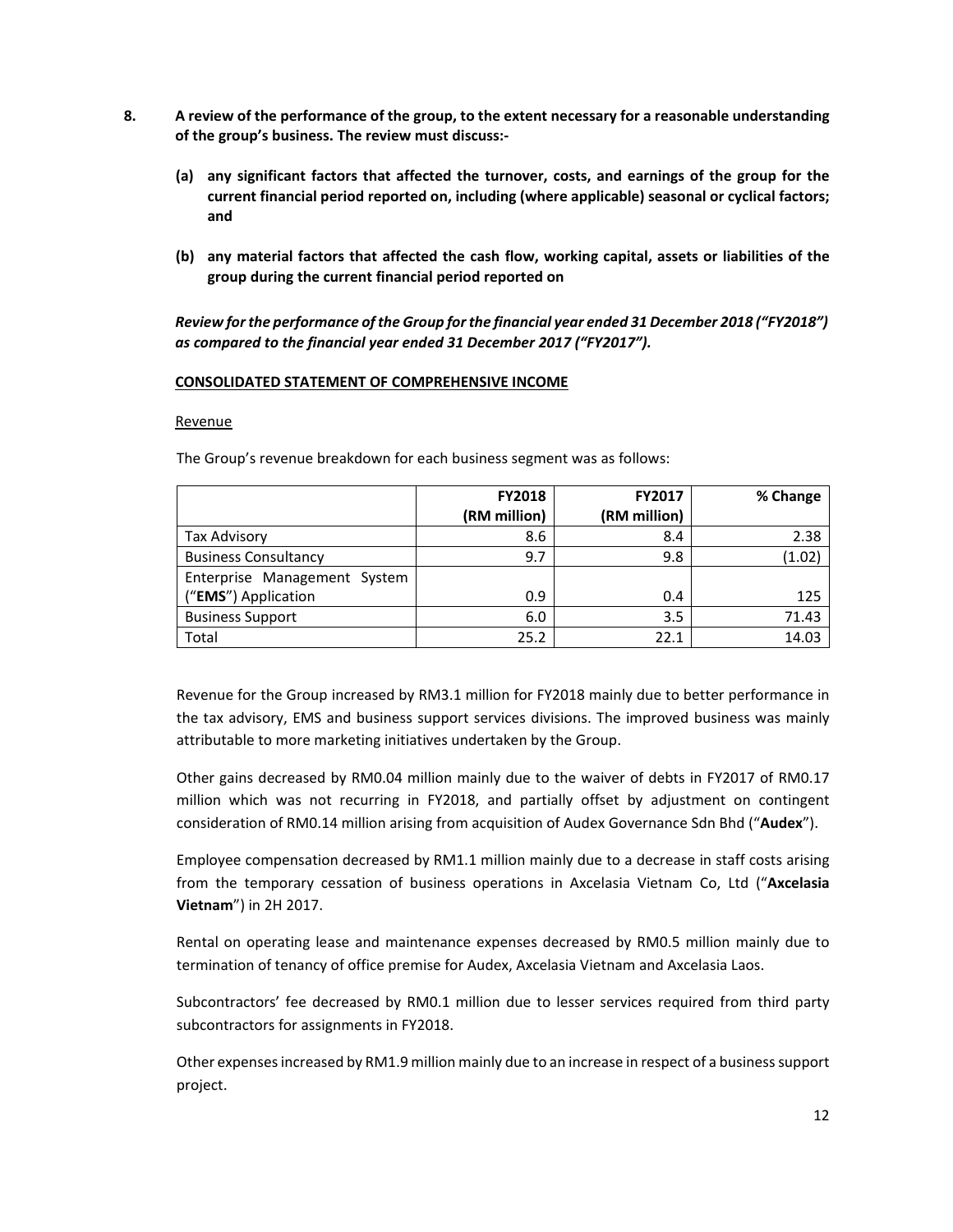As a result of the above, profit before income tax was RM2.4 million in FY2018 as compared to a loss before income tax of RM0.6 million in FY2017.

### **CONSOLIDATED STATEMENT OF FINANCIAL POSITION**

#### *Current assets*

Trade and other receivables comprised mainly trade receivables from non-related parties of RM9.2 million and other receivables of RM1.3 million which mainly consist of other receivables from non‐ related parties, rental deposits, accrued interest income derived from fixed deposits and income tax recoverable. The increase in trade and other receivables by RM3.2 million was in line with the higher revenue in FY2018.

Cash and cash equivalents increased by RM0.4 million mainly attributable to higher collections from clients, partially offset by expenses incurred for the Group's working capital requirements.

### *Non‐current assets*

Property, plant and equipment decreased by RM0.3 million mainly due to the disposal of furniture and office equipment of Audex and renovation cost written off by Axcelasia Singapore Pte Ltd ("**Axcelasia Singapore**"), partially offset by the addition of renovation cost for the new office premise taken up by Axcelasia Global Business Services Sdn Bhd ("**Axcelasia Global**") in FY2018.

Goodwill of RM2.1 million arose from the acquisition of Audex.

## *Current liabilities*

Other payables increased by RM2.0 million mainly due to increase in Service Tax liability of RM0.3 million arising from higher revenue, and an increase of RM1.7 million in accruals mainly due to accruals provided for direct expenses and increase in bank balances (restricted in use) relating to a client account under the Group's business support segment, partially offset by the settlement of dividend payment of RM0.4 million to previous shareholder of Audex before the acquisition in March 2017 pursuant to the terms of sale and purchase agreement. There were no trade payables as at 31 December 2018.

#### **CONSOLIDATED STATEMENT OF CASH FLOW**

Net cash used in operating activities in FY2018 was RM0.7 million, which comprised cash used in operating activities before working capital changes of RM2.5 million, working capital outflow of RM2.2 million and income tax paid of RM1.0 million. Working capital outflow was mainly due to increase in trade and other receivables of RM3.5 million and other payables of RM1.3 million.

Net cash generated from investing activities in FY2018 was RM0.3 million, mainly due an inflow of bank interest income of RM0.6 million, and partially offset by additions to property, plant and equipment of RM0.3 million.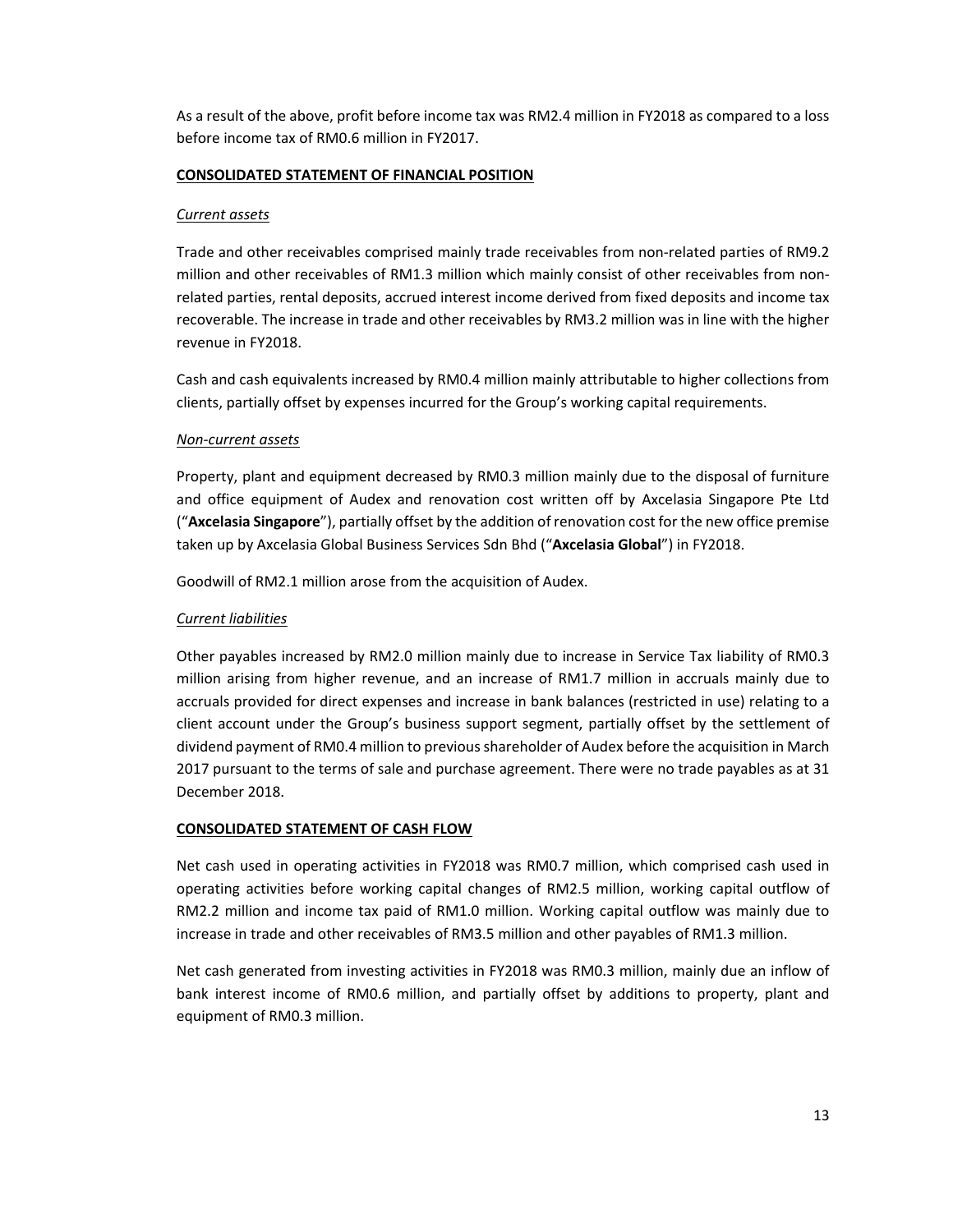Net cash generated from financing activities in FY2018 was RM0.1 million, mainly due to interest free advance from a director of a subsidiary corporation for the purposes of working capital for that subsidiary and upliftment of bank deposit pledged as security for a bank guarantee.

## **9. Where a forecast, or a prospect statement, has been previously disclosed to shareholders, any variance between it and the actual results**

Not applicable. No forecast or prospect statement had been previously disclosed to shareholders.

# **10. A commentary at the date of the announcement of the significant trends and competitive conditions of the industry in which the group operates and any known factors or events that may affect the group in the next reporting period and the next 12 months.**

The Group has returned to profitability based on the 12 months ended 31 December 2018 results, which is a testament to the turnaround strategy that was implemented by the Axcelasia Group in FY2018.

Axcelasia will continue its marketing initiatives and build capacity in the areas such as business continuity management, corporate finance and information technology. Besides, the Group has also been actively exploring acquisition opportunities, as and when they arise, of businesses which are synergistic with the Group's business.

### **11. Dividend**

If a decision regarding dividend has been made:‐

(a) Whether an interim (final) dividend has been declared (recommended); and

No dividend has been declared or recommended for the current financial year reported on.

(b)(i) Amount per share (cents) (Optional) Rate (%)

Not applicable.

(b)(ii) Previous corresponding period (cents) (Optional) Rate (%)

None.

(c) Whether the dividend is before tax, net of tax or tax exempt. If before tax or net of tax, state the tax rate and the country where the dividend is derived. (If the dividend is not taxable in the hands of shareholders, this must be stated).

Not applicable.

(d) The date the dividend is payable.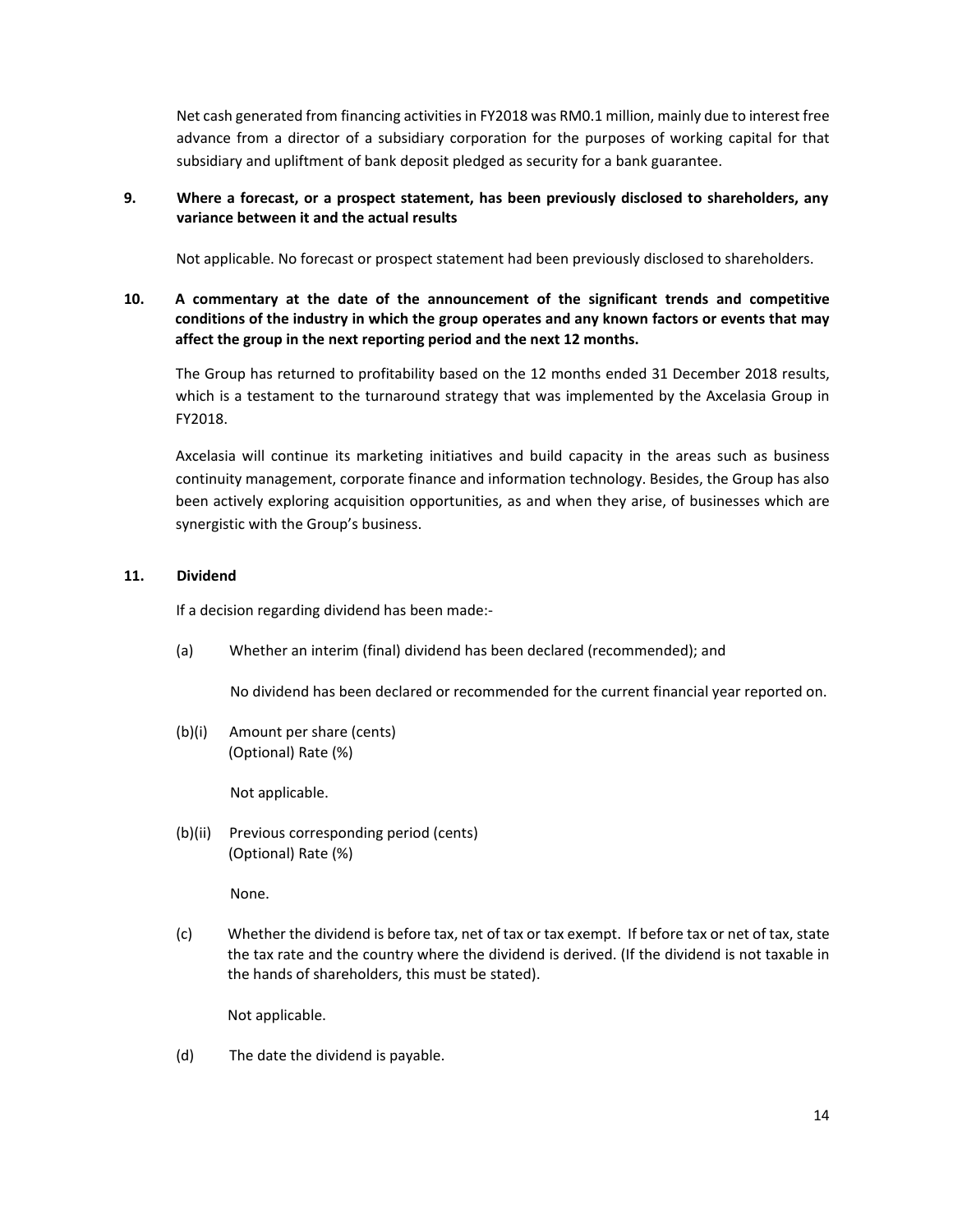Not applicable.

(e) The date on which Registrable Transfers receive by the Company (up to 5.00pm) will be registered before entitlements to the dividend are determined.

Not applicable.

## **12. If no dividend has been declared/recommended, a statement to that effect and the reason(s) for the decision.**

No dividend has been declared or recommended for FY2018. Whilst the Group has returned to profitability in FY2018, the Company is in a loss position and the Company has taken a prudent approach of not declaring dividends for the time being.

## **13. If the group has obtained a general mandate from shareholders for interested person transactions ("IPT"), the aggregate value of such transactions as required under Rule 920(1)(a)(ii). If no IPT mandate has been obtained, a statement to that effect.**

The Company does not have a general mandate from shareholders for interested person transactions.

### **14. Use of IPO proceeds**

The Company refers to the net proceeds amounting to S\$7.58 million (excluding listing expenses of approximately S\$1.3 million) raised from the IPO on the Catalist Board of SGX‐ST on 27 November 2015) and the Company's announcement dated 23 February 2017 on the re-allocation of IPO net proceeds.

As at the date of this announcement, the status on the use of the IPO net proceeds is as follows:

| Use of IPO net proceeds             | Amount                          | Amount      | Amount          | Amount                          |
|-------------------------------------|---------------------------------|-------------|-----------------|---------------------------------|
|                                     | allocated in the reallocated on |             |                 | utilised as at unutilised as at |
|                                     | Offer                           | 22 February | 25 February     | 25 February                     |
|                                     | Document                        | 2017        | 2019            | 2019                            |
|                                     | (S\$'000)                       | (S\$'000)   | (S\$'000)       | (S\$'000)                       |
| Expand business operations in       |                                 |             |                 |                                 |
| Malaysia and the ASEAN region and   |                                 |             |                 |                                 |
| enhance range of professional       |                                 |             |                 |                                 |
| services                            | 6,000                           | 4,000       | (1,843)         | 2,157                           |
| Enhance the Group's office and      |                                 |             |                 |                                 |
| support infrastructure              | 500                             | 500         | (118)           | 382                             |
|                                     |                                 |             |                 |                                 |
| Working capital                     | 1,080                           | 3,080       | $(3,080)^{(1)}$ |                                 |
|                                     |                                 |             |                 |                                 |
| Listing expenses to be borne by the |                                 |             |                 |                                 |
| Company                             | 1,300                           | 1,300       | (1,300)         |                                 |
|                                     |                                 |             |                 |                                 |
| Total                               | 8,880                           | 8,880       | (6,341)         | 2,539                           |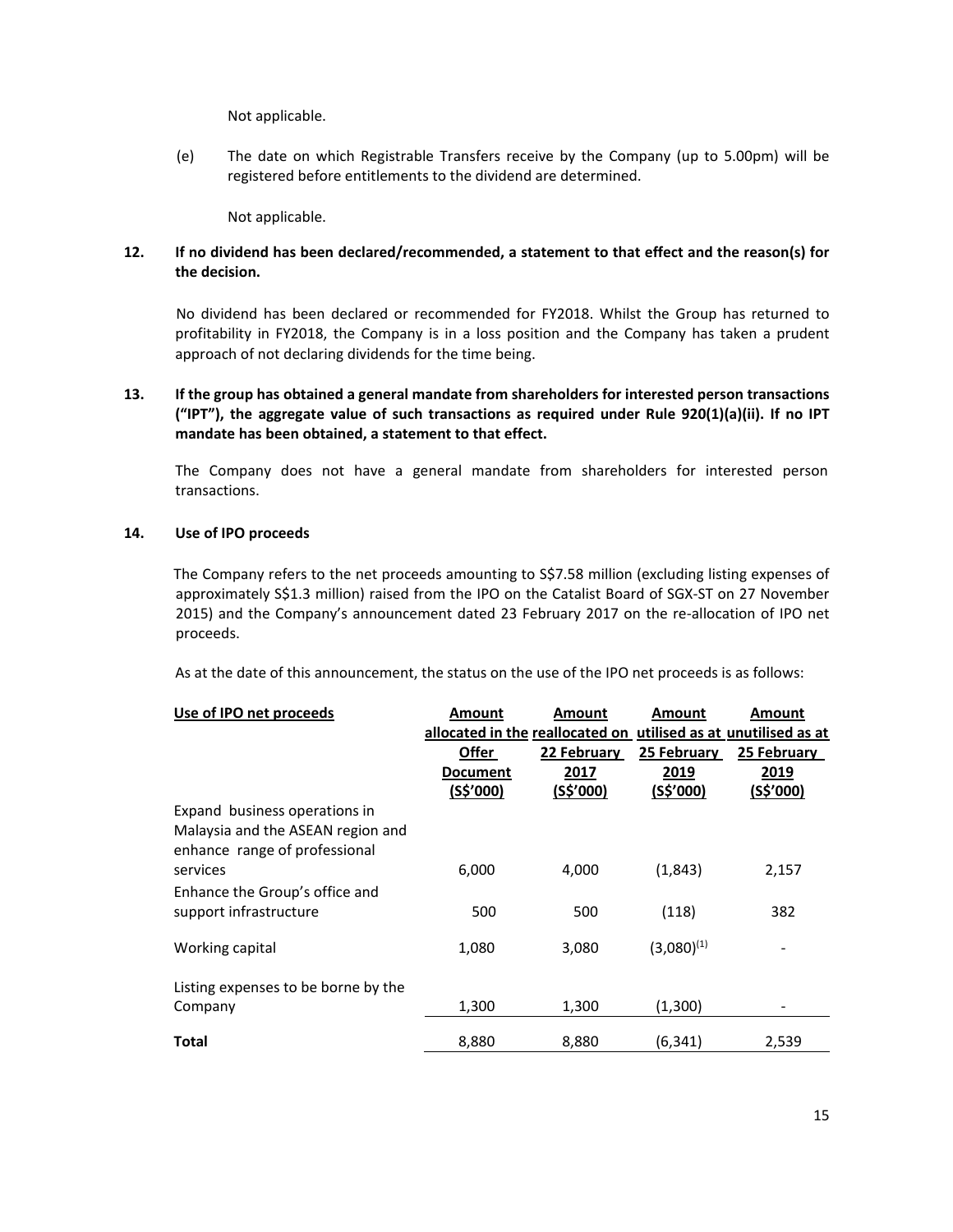Note:

(1) The amount of working capital was used for payment of salaries and office expenses.

The above utilisations are in accordance with the intended use of IPO net proceeds, as stated in the Company's offer document dated 18 November 2015 and the Re‐allocation Announcement.

# **15. Confirmation that the issuer has procured undertakings from all its directors and executive officers (in the format set out in Appendix 7H) under Rule 720(1)**

The Company confirms that it has procured undertakings from all of its directors and executive officers in the required format

#### **PART II – ADDITIONAL INFORMATION REQUIRED FOR FULL YEAR ANNOUNCEMENT**

**16. Segmented revenue and results for operating segments (of the group) in the form presented in the issuer's most recently audited annual financial statements, with comparative information for the immediately preceding year.** 

|                                                                 | Corporate<br><b>Office</b> | <b>Tax</b>                       | <b>Business</b><br>Consultancy | <b>EMS</b>                          | <b>Business</b>                 |                               |
|-----------------------------------------------------------------|----------------------------|----------------------------------|--------------------------------|-------------------------------------|---------------------------------|-------------------------------|
| 31 December<br>2018                                             | <b>RM'000</b>              | <b>Advisory</b><br><b>RM'000</b> | <b>RM'000</b>                  | <b>Application</b><br><b>RM'000</b> | <b>Support</b><br><b>RM'000</b> | <b>Total</b><br><b>RM'000</b> |
| Revenue<br>Sales to external<br>parties                         |                            | 8,604                            | 9,716                          | 869                                 | 6,008                           | 25,197                        |
|                                                                 |                            |                                  |                                |                                     |                                 |                               |
| <b>Results</b>                                                  |                            |                                  |                                |                                     |                                 |                               |
| Segment results                                                 | (2,709)                    | 2,119                            | 507                            | 198                                 | 1,695                           | 1,810                         |
| Interest income                                                 | 373                        | 120                              | 27                             |                                     | 62                              | 582                           |
| (Loss)/Profit<br>before income<br>tax                           | (2, 336)                   | 2,239                            | 534                            | 198                                 | 1,757                           | 2,392                         |
| Income tax                                                      |                            |                                  |                                |                                     |                                 |                               |
| expense                                                         |                            | (533)                            | (259)                          | (75)                                | (72)                            | (939)                         |
| (Loss)/Profit for<br>the year                                   | (2, 336)                   | 1,706                            | 275                            | 123                                 | 1,685                           | 1,453                         |
| Segment assets                                                  | 13,828                     | 8,432                            | 5,906                          | 1,357                               | 8,059                           | 37,582                        |
| Segment assets<br>includes:<br>Additions of:<br>Property, plant |                            |                                  |                                |                                     |                                 |                               |
| and equipment<br>Segment                                        | $\overline{2}$             | 32                               | 61                             | 26                                  | 179                             | 300                           |
| liabilities                                                     | 370                        | 960                              | 929                            | 296                                 | 3,429                           | 5,984                         |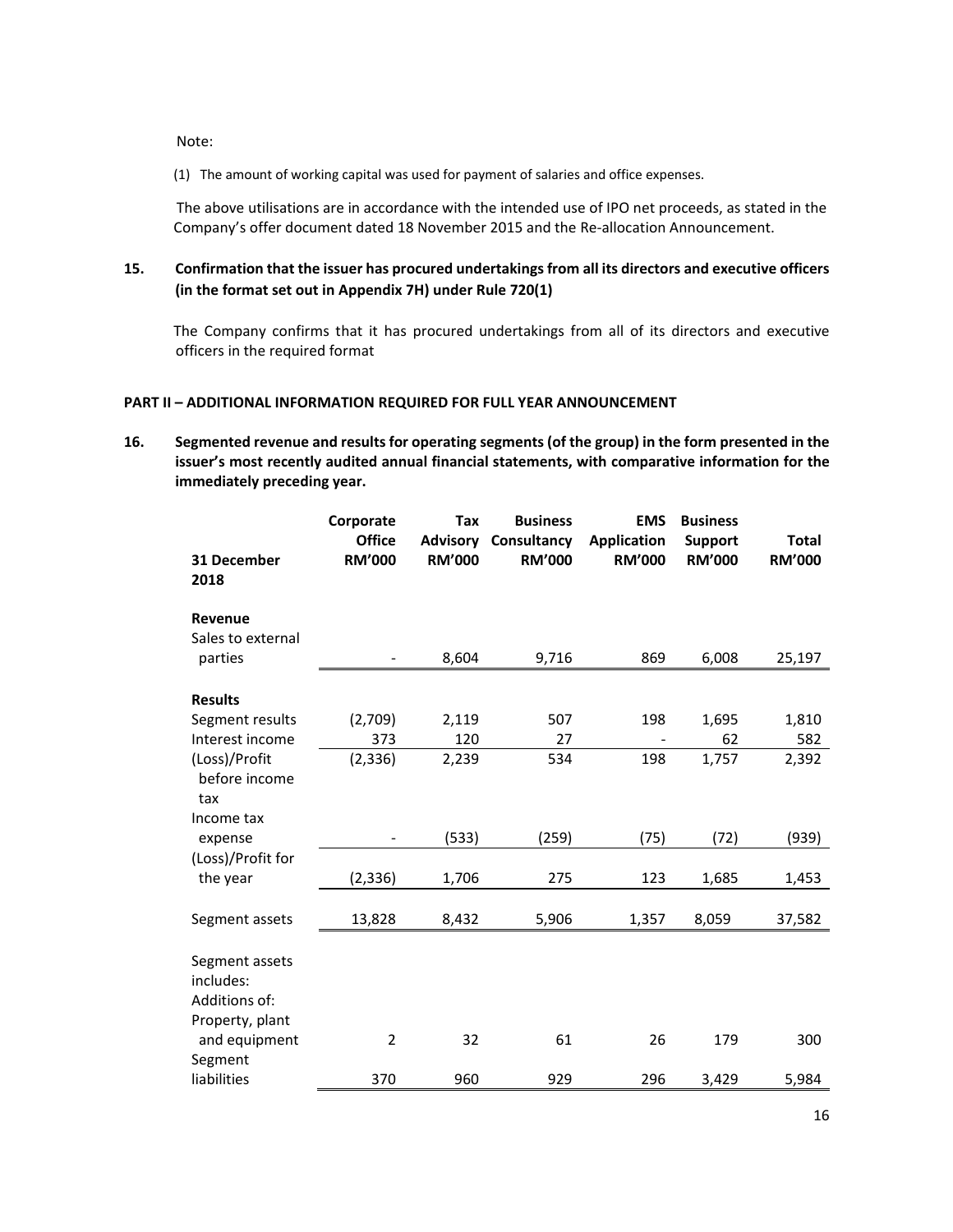| 31 December<br>2017                                             | Corporate<br><b>Office</b><br><b>RM'000</b> | Tax<br><b>Advisory</b><br><b>RM'000</b> | <b>Business</b><br>Consultancy<br><b>RM'000</b> | <b>EMS</b><br><b>Application</b><br><b>RM'000</b> | <b>Business</b><br><b>Support</b><br><b>RM'000</b> | <b>Total</b><br><b>RM'000</b> |
|-----------------------------------------------------------------|---------------------------------------------|-----------------------------------------|-------------------------------------------------|---------------------------------------------------|----------------------------------------------------|-------------------------------|
| Revenue                                                         |                                             |                                         |                                                 |                                                   |                                                    |                               |
| Sales to external<br>parties                                    | $\frac{1}{2}$                               | 8,449                                   | 9,776                                           | 386                                               | 3,458                                              | 22,069                        |
|                                                                 |                                             |                                         |                                                 |                                                   |                                                    |                               |
| <b>Results</b>                                                  |                                             |                                         |                                                 |                                                   |                                                    |                               |
| Segment results                                                 | (3,091)                                     | 1,230                                   | 390                                             | (468)                                             | 812                                                | (1, 127)                      |
| Interest income                                                 | 452                                         | 52                                      |                                                 |                                                   | 15                                                 | 519                           |
| (Loss)/Profit<br>before income<br>tax                           | (2,639)                                     | 1,282                                   | 390                                             | (468)                                             | 827                                                | (608)                         |
| Income tax<br>expense                                           |                                             | (431)                                   | (288)                                           |                                                   | (62)                                               | (781)                         |
| (Loss)/Profit for                                               |                                             |                                         |                                                 |                                                   |                                                    |                               |
| the year                                                        | (2,639)                                     | 851                                     | 102                                             | (468)                                             | 765                                                | (1, 389)                      |
| Segment assets                                                  | 16,189                                      | 7,119                                   | 5,950                                           | 1,007                                             | 4,043                                              | 34,308                        |
| Segment assets<br>includes:<br>Additions of:<br>Property, plant |                                             |                                         |                                                 |                                                   |                                                    |                               |
| and equipment<br>Segment                                        | 4                                           | 85                                      | 80                                              |                                                   | 91                                                 | 260                           |
| liabilities                                                     | 228                                         | 1,360                                   | 1,236                                           | 214                                               | 1,119                                              | 4,157                         |

**17. In the review of performance, the factors leading to any material changes in contributions to turnover and earnings by the operating segments.** 

As disclosed in paragraph 8 above.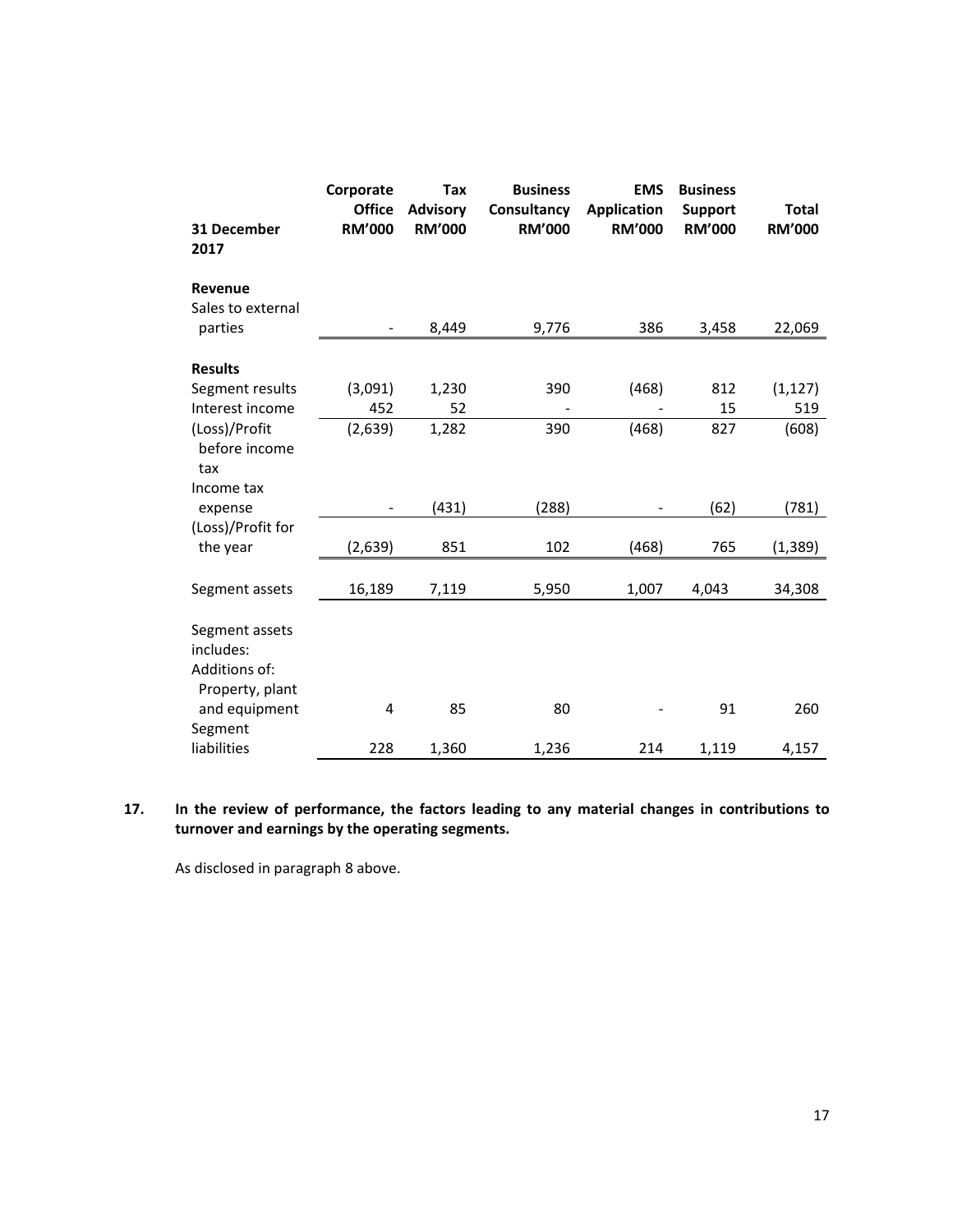#### **18. A breakdown of sales as follows:**

|                                                                                                              | Group                                         |                                             |                             |  |
|--------------------------------------------------------------------------------------------------------------|-----------------------------------------------|---------------------------------------------|-----------------------------|--|
|                                                                                                              | <b>FY2018</b><br>(Unaudited)<br><b>RM'000</b> | <b>FY2017</b><br>(Audited)<br><b>RM'000</b> | Increase<br>(Decrease)<br>℅ |  |
| (a) Sales reported for first half year                                                                       | 11,648                                        | 9,614                                       | 21.16                       |  |
| (b) Operating profit/(loss) after tax<br>before deducting minority interests<br>reported for first half year | 185                                           | (2,588)                                     | N.M                         |  |
| (c) Sales reported for second half<br>vear                                                                   | 13.549                                        | 12,455                                      | 8.78                        |  |
| (d) Operating profit after tax before<br>deducting minority interests<br>reported for second half year       | 1,268                                         | 1,199                                       | 5.75                        |  |

#### **19. A breakdown of the total annual dividend (in dollar value) for the issuer's latest full year and its previous full year as follows:**

Not applicable. No dividend has been declared or recommended for FY2018 and FY2017.

**20. Disclosure of person occupying a managerial position in the issuer or any of its principal subsidiaries who is a relative of a director or chief executive officer or substantial shareholder of the issuer pursuant to Rule 704(10) in the format below. If there are no such persons, the issuer must make an appropriate negative statement.** 

| Name                | Age | Family relationship with any<br><b>CEO</b><br>and/or<br>director,<br>substantial shareholder | <b>Current position and</b><br>duties, and the year<br>the position was first<br>held                                                                                                                                                                                                                                                                              | Details of changes in<br>duties and position<br>held, if any, during the<br>year |
|---------------------|-----|----------------------------------------------------------------------------------------------|--------------------------------------------------------------------------------------------------------------------------------------------------------------------------------------------------------------------------------------------------------------------------------------------------------------------------------------------------------------------|----------------------------------------------------------------------------------|
| Datin Chai Seow Lin | 62  | Spouse of Dato' Peter Tang<br>(Chief Executive Officer and<br>Executive Director).           | Managing director of<br>Axcelasia Corporate<br><b>Services</b><br>and<br>Global<br>Axcelasia<br>Services<br><b>Business</b><br>since June 1996 and<br>2011,<br>August<br>respectively.<br>Duties: She leads the<br>business<br>support<br>services consisting of<br>corporate<br>secretarial,<br>accounting<br>outsourcing<br>and<br>admin<br>support<br>services. | No changes.                                                                      |

Save for the above, there is no person occupying a managerial position in the Company or any of its principal subsidiaries who is related to a director or chief executive office or substantial shareholder of the Company pursuant to Rule 704(10).